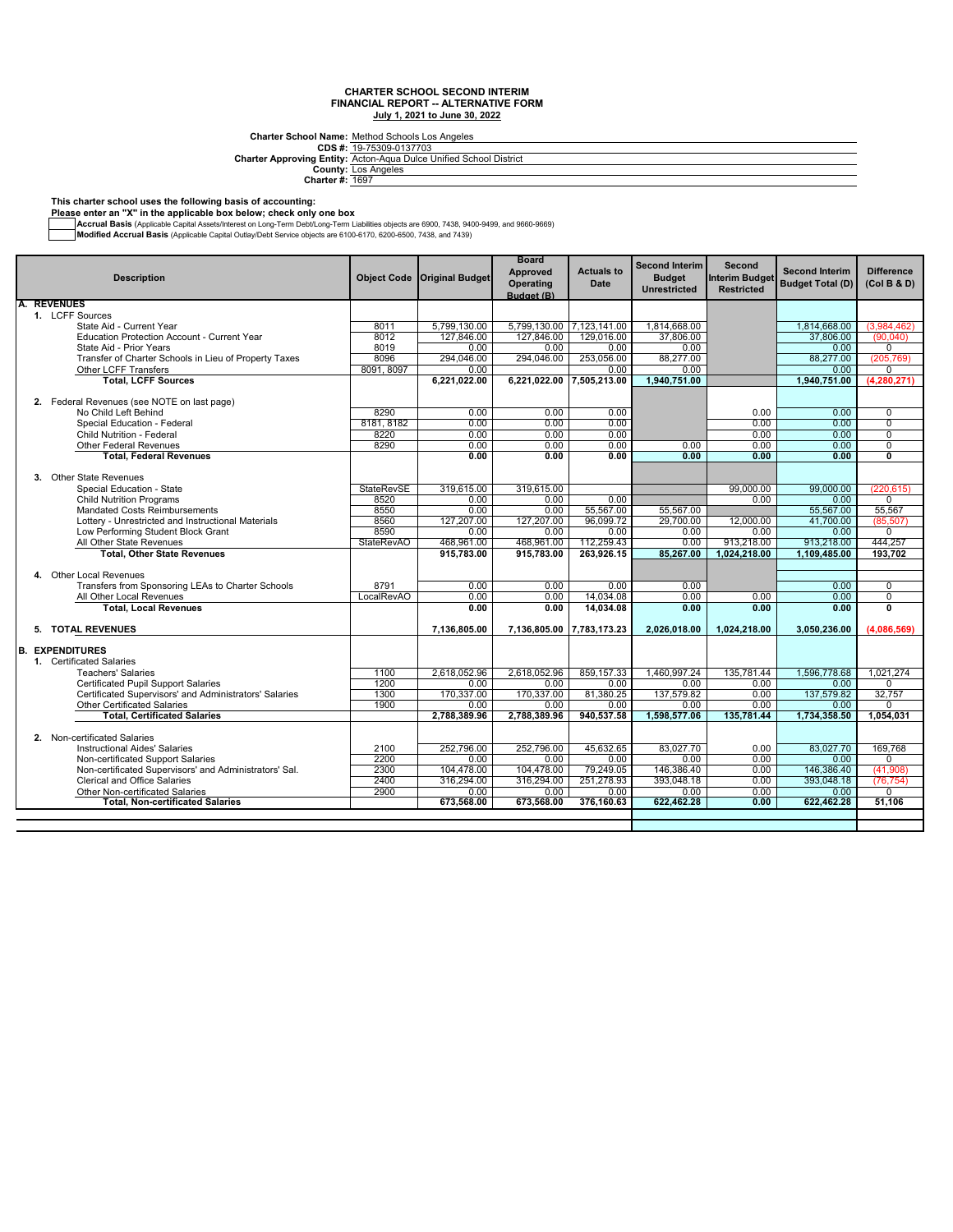**Charter School Name:** Method Schools Los Angeles

| <b>CDS #:</b> 19-75309-0137703                          |             |                               |                                                            |                                  |                                                               |                                                             |                                                  |                                  |
|---------------------------------------------------------|-------------|-------------------------------|------------------------------------------------------------|----------------------------------|---------------------------------------------------------------|-------------------------------------------------------------|--------------------------------------------------|----------------------------------|
| <b>Description</b>                                      |             | Object Code   Original Budget | <b>Board</b><br>Approved<br><b>Operating</b><br>Budget (B) | <b>Actuals to</b><br><b>Date</b> | <b>Second Interim</b><br><b>Budget</b><br><b>Unrestricted</b> | <b>Second</b><br><b>Interim Budget</b><br><b>Restricted</b> | <b>Second Interim</b><br><b>Budget Total (D)</b> | <b>Difference</b><br>(Col B & D) |
| 3. Employee Benefits                                    |             |                               |                                                            |                                  |                                                               |                                                             |                                                  |                                  |
| <b>STRS</b>                                             | 3101-3102   | 0.00                          | 0.00                                                       | 0.00                             | 0.00                                                          | 0.00                                                        | 0.00                                             | $\overline{0}$                   |
| <b>PERS</b>                                             | 3201-3202   | 0.00                          | 0.00                                                       | 0.00                             | 0.00                                                          | 0.00                                                        | 0.00                                             | $\overline{0}$                   |
| OASDI / Medicare / Alternative                          | 3301-3302   | 262,114.00                    | 262,114.00                                                 | 95,605.27                        | 161,720.62                                                    | 11,829.75                                                   | 173,550.37                                       | 88,564                           |
| <b>Health and Welfare Benefits</b>                      | 3401-3402   | 410,800.00                    | 410,800.00                                                 | 156,008.43                       | 314,610.53                                                    | 17,189.47                                                   | 331,800.00                                       | 79.000                           |
|                                                         |             |                               |                                                            |                                  |                                                               |                                                             |                                                  |                                  |
| Unemployment Insurance                                  | 3501-3502   | 75,540.00                     | 75,540.00                                                  | 7,902.28                         | 21,083.29                                                     | 3,285.01                                                    | 24,368.30                                        | 51,172                           |
| Workers' Compensation Insurance                         | 3601-3602   | 51,395.00                     | 51,395.00                                                  | 22,176.56                        | 31,874.55                                                     | 2,155.11                                                    | 34,029.66                                        | 17,365                           |
| <b>Retiree Benefits</b>                                 | 3701-3702   | 0.00                          | 0.00                                                       | 0.00                             | 0.00                                                          | 0.00                                                        | 0.00                                             | 0                                |
| PERS Reduction (for revenue limit funded schools)       | 3801-3802   | 0.00                          | 0.00                                                       | 0.00                             | 0.00                                                          | 0.00                                                        | 0.00                                             | $\overline{0}$                   |
| Other Employee Benefits                                 | 3901-3902   | 140,416.00                    | 140,416.00                                                 | 44,643.49                        | 107,554.56                                                    | 5,876.94                                                    | 113,431.50                                       | 26,985                           |
| <b>Total, Employee Benefits</b>                         |             | 940,265.00                    | 940.265.00                                                 | 326,336.03                       | 636.843.55                                                    | 40,336.28                                                   | 677,179.83                                       | 263,085                          |
| 4. Books and Supplies                                   |             |                               |                                                            |                                  |                                                               |                                                             |                                                  |                                  |
| Approved Textbooks and Core Curricula Materials         | 4100        | 494,000.00                    | 494,000.00                                                 | 125,625.94                       | 294,000.00                                                    | 0.00                                                        | 294,000.00                                       | 200,000                          |
| Books and Other Reference Materials                     | 4200        | 52.000.00                     | 52,000.00                                                  | 35,881.23                        | 64.000.00                                                     | 0.00                                                        | 64.000.00                                        | (12,000)                         |
|                                                         |             |                               |                                                            |                                  |                                                               |                                                             |                                                  | 29.000                           |
| Materials and Supplies                                  | 4300        | 65,000.00                     | 65,000.00                                                  | 15,652.16                        | 36,000.00                                                     | 0.00                                                        | 36,000.00                                        |                                  |
| Noncapitalized Equipment                                | 4400        | 93,600.00                     | 93,600.00                                                  | 7,986.80                         | 48,000.00                                                     | 0.00                                                        | 48,000.00                                        | 45,600                           |
| Food                                                    | 4700        | 0.00                          | 0.00                                                       | 0.00                             | 0.00                                                          | 0.00                                                        | 0.00                                             | $\mathbf 0$                      |
| <b>Total, Books and Supplies</b>                        |             | 704,600.00                    | 704,600.00                                                 | 185,146.13                       | 442,000.00                                                    | 0.00                                                        | 442,000.00                                       | 262,600                          |
| 5. Services and Other Operating Expenditures            |             |                               |                                                            |                                  |                                                               |                                                             |                                                  |                                  |
| Subagreeemnts for Services                              | 5100        | 0.00                          | 0.00                                                       | 0.00                             | 0.00                                                          | 0.00                                                        |                                                  |                                  |
| <b>Travel and Conferences</b>                           | 5200        | 41,000.00                     | 41,000.00                                                  | 26,793.46                        | 51,558.00                                                     | 0.00                                                        | 51,558.00                                        | (10, 558)                        |
| Dues and Memberships                                    | 5300        | 10.400.00                     | 10.400.00                                                  | 1.949.78                         | 8.000.00                                                      | 0.00                                                        | 8.000.00                                         | 2.400                            |
| Insurance                                               | 5400        | 20,800.00                     | 20,800.00                                                  | 14,782.98                        | 16,000.00                                                     | 0.00                                                        | 16,000.00                                        | 4,800                            |
|                                                         |             |                               |                                                            |                                  |                                                               |                                                             |                                                  |                                  |
| Operations and Housekeeping Services                    | 5500        | 5,000.00                      | 5,000.00                                                   | 2,944.20                         | 6,400.00                                                      | 0.00                                                        | 6,400.00                                         | (1.400)                          |
| Rentals, Leases, Repairs, and Noncap. Improvements      | 5600        | 216,000.00                    | 216,000.00                                                 | 90,442.45                        | 166,400.00                                                    | 0.00                                                        | 166,400.00                                       | 49,600                           |
| Professional/Consulting Services and Operating Expend.  | 5800        | 658,299.00                    | 658,299.00                                                 | 210.900.15                       | 405,745.26                                                    | 0.00                                                        | 405,745.26                                       | 252,554                          |
| Communications                                          | 5900        | 49,400.00                     | 49,400.00                                                  | 29,585.01                        | 38,000.00                                                     | 0.00                                                        | 38,000.00                                        | 11,400                           |
| <b>Total, Services and Other Operating Expenditures</b> |             | 1,000,899.00                  | 1,000,899.00                                               | 377,398.03                       | 692,103.26                                                    | 0.00                                                        | 692,103.26                                       | 308,796                          |
|                                                         |             |                               |                                                            |                                  |                                                               |                                                             |                                                  |                                  |
| 6. Capital Outlay                                       |             |                               |                                                            |                                  |                                                               |                                                             |                                                  |                                  |
| (Objects 6100-6170, 6200-6500 for modified              |             |                               |                                                            |                                  |                                                               |                                                             |                                                  |                                  |
| accrual basis only)                                     |             |                               |                                                            |                                  |                                                               |                                                             |                                                  |                                  |
| Land and Land Improvements                              | 6100-6170   | 0.00                          | 0.00                                                       | 0.00                             | 0.00                                                          | 0.00                                                        | 0.00                                             | $\overline{0}$                   |
| Buildings and Improvements of Buildings                 | 6200        | 0.00                          | 0.00                                                       | 0.00                             | 0.00                                                          | 0.00                                                        | 0.00                                             | $\mathbf 0$                      |
| Books and Media for New School Libraries or Major       |             |                               |                                                            |                                  |                                                               |                                                             |                                                  |                                  |
| <b>Expansion of School Libraries</b>                    | 6300        | 0.00                          | 0.00                                                       | 0.00                             | 0.00                                                          | 0.00                                                        | 0.00                                             | $\mathbf 0$                      |
| Equipment                                               | 6400        | 0.00                          | 0.00                                                       | 0.00                             | 0.00                                                          | 0.00                                                        | 0.00                                             | 0                                |
| Equipment Replacement                                   | 6500        | 0.00                          | 0.00                                                       | 0.00                             | 0.00                                                          | 0.00                                                        | 0.00                                             | $\overline{0}$                   |
| Depreciation Expense (for accrual basis only)           | 6900        | 0.00                          | 0.00                                                       | 0.00                             | 0.00                                                          | 0.00                                                        | 0.00                                             | $\overline{0}$                   |
| <b>Total, Capital Outlay</b>                            |             | 0.00                          | 0.00                                                       | 0.00                             | 0.00                                                          | 0.00                                                        | 0.00                                             | Ō                                |
| 7. Other Outgo                                          |             |                               |                                                            |                                  |                                                               |                                                             |                                                  |                                  |
| Tuition to Other Schools                                |             | 0.00                          | 0.00                                                       | 0.00                             | 0.00                                                          | 0.00                                                        | 0.00                                             | 0                                |
|                                                         | 7110-7143   |                               |                                                            |                                  |                                                               |                                                             |                                                  |                                  |
| Transfers of Pass-Through Revenues to Other LEAs        | 7211-7213   | 0.00                          | 0.00                                                       | 0.00                             | 0.00                                                          | 0.00                                                        | 0.00                                             | $\overline{0}$                   |
| Transfers of Apportionments to Other LEAs - Spec. Ed.   | 7221-7223SE | 0.00                          | 0.00                                                       | 0.00                             | 0.00                                                          | 0.00                                                        | 0.00                                             | $\overline{0}$                   |
| Transfers of Apportionments to Other LEAs - All Other   | 7221-7223AO | 0.00                          | 0.00                                                       | 0.00                             | 0.00                                                          | 0.00                                                        | 0.00                                             | 0                                |
| All Other Transfers                                     | 7280-7299   | 0.00                          | 0.00                                                       | 0.00                             | 0.00                                                          | 0.00                                                        | 0.00                                             | $\overline{0}$                   |
| Debt Service:                                           |             |                               |                                                            |                                  |                                                               |                                                             |                                                  |                                  |
| Interest                                                | 7438        | 0.00                          | 0.00                                                       | 0.00                             | 0.00                                                          | 0.00                                                        | 0.00                                             | $\mathbf 0$                      |
| Principal (for modified accrual basis only)             | 7439        | 0.00                          | 0.00                                                       | 0.00                             | 0.00                                                          | 0.00                                                        | 0.00                                             | 0                                |
| <b>Total, Other Outgo</b>                               |             | 0.00                          | 0.00                                                       | 0.00                             | 0.00                                                          | 0.00                                                        | 0.00                                             | Ō                                |
|                                                         |             |                               |                                                            |                                  |                                                               |                                                             |                                                  |                                  |
| 8. TOTAL EXPENDITURES                                   |             | 6,107,721.96                  | 6,107,721.96 2,205,578.40                                  |                                  | 3,991,986.15                                                  | 176,117.72                                                  | 4,168,103.87                                     | 1,939,618                        |
| C. EXCESS (DEFICIENCY) OF REVENUES OVER EXPEND.         |             |                               |                                                            |                                  |                                                               |                                                             |                                                  |                                  |
| BEFORE OTHER FINANCING SOURCES AND USES (A5-B8)         |             | 1,029,083.04                  |                                                            | 1,029,083.04 5,577,594.83        | (1,965,968.15)                                                | 848,100.28                                                  | (1, 117, 867.87)                                 | 2,146,951                        |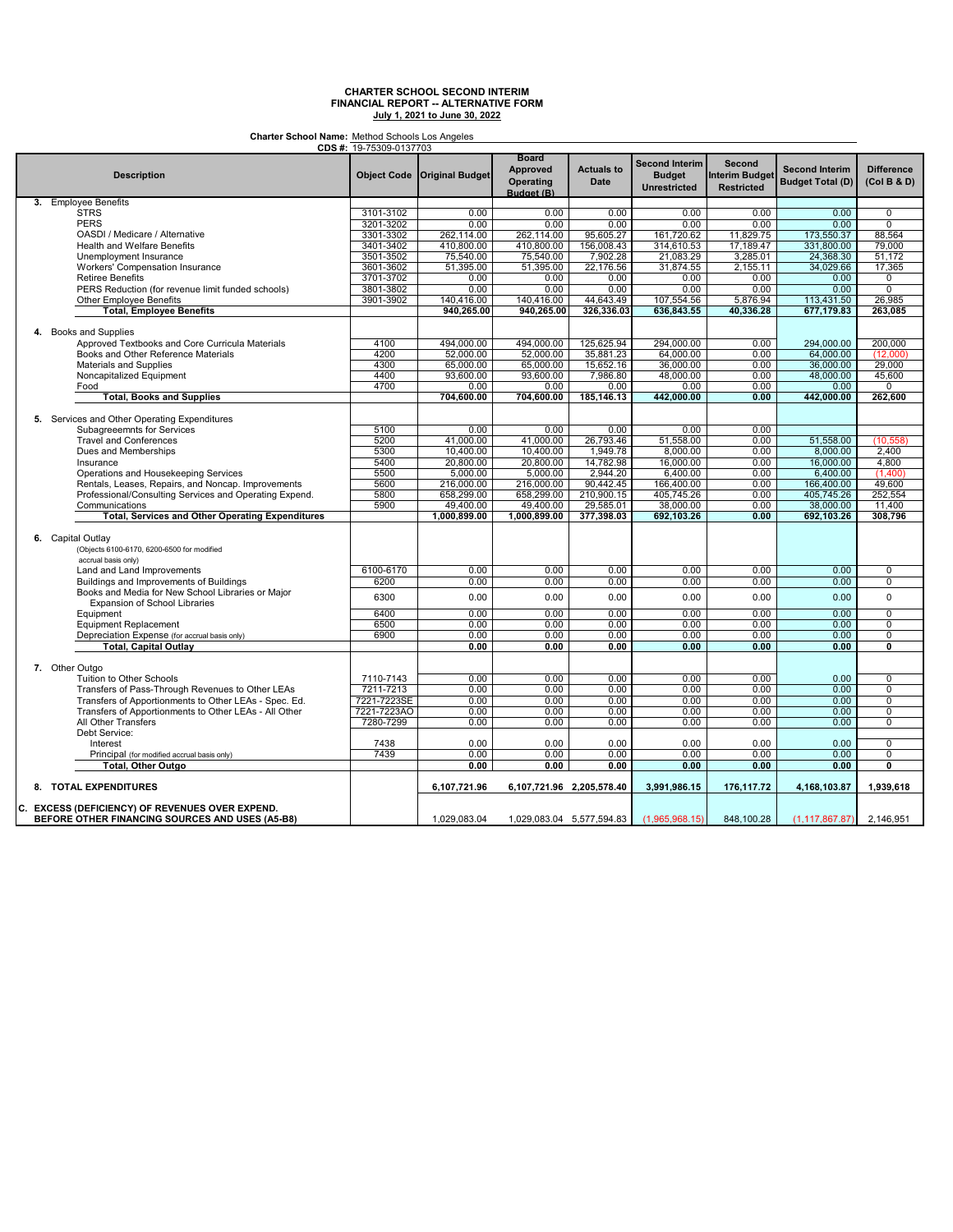**Charter School Name:** Method Schools Los Angeles

|    | CDS #: 19-75309-0137703                                    |            |                                      |                                                            |                           |                                                               |                                                      |                                                  |                                  |
|----|------------------------------------------------------------|------------|--------------------------------------|------------------------------------------------------------|---------------------------|---------------------------------------------------------------|------------------------------------------------------|--------------------------------------------------|----------------------------------|
|    | <b>Description</b>                                         |            | <b>Object Code   Original Budget</b> | <b>Board</b><br><b>Approved</b><br>Operating<br>Budget (B) | <b>Actuals to</b><br>Date | <b>Second Interim</b><br><b>Budget</b><br><b>Unrestricted</b> | Second<br><b>Interim Budget</b><br><b>Restricted</b> | <b>Second Interim</b><br><b>Budget Total (D)</b> | <b>Difference</b><br>(Col B & D) |
| D. | <b>OTHER FINANCING SOURCES / USES</b>                      |            |                                      |                                                            |                           |                                                               |                                                      |                                                  |                                  |
|    | <b>Other Sources</b>                                       | 8930-8979  | 0.00                                 | 0.00                                                       | 0.00                      | 0.00                                                          | 0.00                                                 | 0.00                                             | $\mathbf 0$                      |
|    | Less: Other Uses                                           | 7630-7699  | 0.00                                 | 0.00                                                       | 0.00                      | 0.00                                                          | 0.00                                                 | 0.00                                             | 0                                |
|    | Contributions Between Unrestricted and Restricted Accounts |            |                                      |                                                            |                           |                                                               |                                                      |                                                  |                                  |
|    | (must net to zero)                                         | 8980-8999  | 0.00                                 | 0.00                                                       | 0.00                      |                                                               |                                                      | 0.00                                             | $\mathbf 0$                      |
|    | 4. TOTAL OTHER FINANCING SOURCES / USES                    |            | 0.00                                 | 0.00                                                       | 0.00                      | 0.00                                                          | 0.00                                                 | 0.00                                             | 0                                |
| E. | NET INCREASE (DECREASE) IN FUND BALANCE (C + D4)           |            | 1,029,083.04                         |                                                            | 1,029,083.04 5,577,594.83 | (1,965,968.15)                                                | 848,100.28                                           | (1, 117, 867.87)                                 | 2,146,951                        |
| F. | <b>FUND BALANCE, RESERVES</b><br>1. Beginning Fund Balance |            |                                      |                                                            |                           |                                                               |                                                      |                                                  |                                  |
|    | As of July 1<br>a.                                         | 9791       | 16,671,961.00                        | 16,671,961.00                                              |                           | 16,616,711.00                                                 |                                                      | 16,616,711.00                                    | (55, 250)                        |
|    | Adjustments/Restatements to Beginning Balance<br>b.        | 9793, 9795 | 0.00                                 | 0.00                                                       |                           |                                                               |                                                      | 0.00                                             | $\Omega$                         |
|    | Adjusted Beginning Balance<br>c.                           |            | 16,671,961.00                        | 16,671,961.00                                              |                           | 16,616,711.00                                                 | 0.00                                                 | 16,616,711.00                                    |                                  |
|    | Ending Fund Balance, Oct 31 (E + F.1.c.)                   |            | 17,701,044.04                        | 17,701,044.04                                              |                           | 14.650.742.85                                                 | 848.100.28                                           | 15,498,843.13                                    |                                  |
|    | Components of Ending Fund Balance:                         |            |                                      |                                                            |                           |                                                               |                                                      |                                                  |                                  |
|    | Reserve for Revolving Cash (equals object 9130)            | 9711       | 0.00                                 | 0.00                                                       |                           | 0.00                                                          | 0.00                                                 | 0.00                                             |                                  |
|    | Reserve for Stores (equals object 9320)                    | 9712       | 0.00                                 | 0.00                                                       |                           | 0.00                                                          | 0.00                                                 | 0.00                                             |                                  |
|    | Reserve for Prepaid Expenditures (equals object 9330)      | 9713       | 0.00                                 | 0.00                                                       |                           | 0.00                                                          | 0.00                                                 | 0.00                                             |                                  |
|    | All Others                                                 | 9719       | 0.00                                 | 0.00                                                       |                           | 0.00                                                          | 0.00                                                 | 0.00                                             |                                  |
|    | Legally Restricted Balance                                 | 9740       | 0.00                                 | 0.00                                                       |                           |                                                               | 0.00                                                 | 0.00                                             |                                  |
|    | Designated for Economic Uncertainties                      | 9770       | 0.00                                 | 0.00                                                       |                           | 425,000.00                                                    |                                                      | 425,000.00                                       |                                  |
|    | <b>Other Designations</b>                                  | 9775, 9780 | 0.00                                 | 0.00                                                       |                           | 0.00                                                          | 0.00                                                 | 0.00                                             |                                  |
|    | Net Investment in Capital Assests (Accrual Basis Only)     | 9796       | 0.00                                 | 0.00                                                       |                           | 0.00                                                          | 0.00                                                 | 0.00                                             |                                  |
|    | Undesignated / Unappropriated Amount                       | 9790       | 17.701.044.04                        | 17.701.044.04                                              |                           | 14,225,742.85                                                 | 848.100.28                                           | 15,073,843.13                                    | 0                                |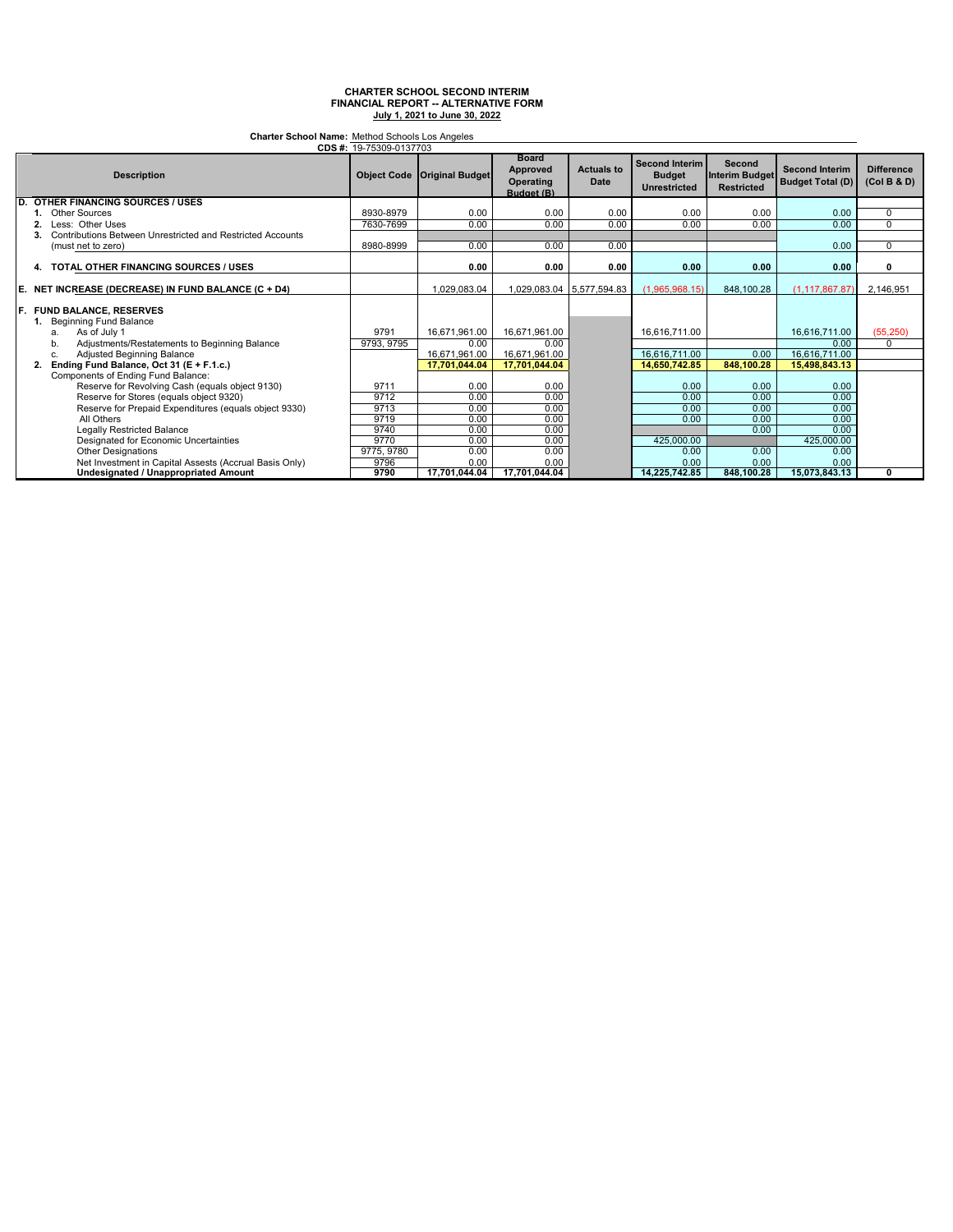#### **CHARTER SCHOOL MULTI-YEAR PROJECTION - ALTERNATIVE FORM**

**Charter School Name: CDS #: Charter Approving Entity: County: Charter #: Fiscal Year:** 2021-22

Method Schools Los Angeles 19-75309-0137703 Acton-Agua Dulce Unified School District Los Angeles 1697

|                                                                                             |                    |                                                                       | 2021-22 (populated from Alternative Form Tab) |                                              |                              |                              |
|---------------------------------------------------------------------------------------------|--------------------|-----------------------------------------------------------------------|-----------------------------------------------|----------------------------------------------|------------------------------|------------------------------|
| <b>Description</b>                                                                          | <b>Object Code</b> | Second Interim Second Interim<br><b>Budget</b><br><b>Unrestricted</b> | <b>Budget</b><br><b>Restricted</b>            | <b>Second Interim</b><br><b>Budget Total</b> | <b>Totals for</b><br>2022-23 | <b>Totals for</b><br>2023-24 |
| A. REVENUES                                                                                 |                    |                                                                       |                                               |                                              |                              |                              |
| 1. LCFF Sources<br>State Aid - Current Year                                                 | 8011               |                                                                       |                                               | 1.814.668.00                                 |                              |                              |
| <b>Education Protection Account - Current Year</b>                                          | 8012               | 1,814,668.00<br>37,806.00                                             |                                               | 37.806.00                                    | 3,655,092.00<br>75.612.00    | 4,277,383.00<br>86.954.00    |
| State Aid - Prior Years                                                                     | 8019               | 0.00                                                                  |                                               | 0.00                                         | 0.00                         | 0.00                         |
| Transfer of Charter Schools in Lieu of Property Taxes                                       | 8096               | 88,277.00                                                             |                                               | 88,277.00                                    | 176,554.00                   | 203,037.00                   |
| Other LCFF Transfers                                                                        | 8091, 8097         | 0.00                                                                  |                                               | 0.00                                         | 0.00                         | 0.00                         |
| <b>Total, LCFF Sources</b>                                                                  |                    | 1,940,751.00                                                          |                                               | 1,940,751.00                                 | 3.907.258.00                 | 4,567,374.00                 |
|                                                                                             |                    |                                                                       |                                               |                                              |                              |                              |
| 2. Federal Revenues                                                                         |                    |                                                                       |                                               |                                              |                              |                              |
| No Child Left Behind                                                                        | 8290               |                                                                       | 0.00                                          | 0.00                                         | 0.00                         | 0.00                         |
| Special Education - Federal                                                                 | 8181, 8182         |                                                                       | 0.00                                          | 0.00                                         | 0.00                         | 0.00                         |
| <b>Child Nutrition - Federal</b>                                                            | 8220               |                                                                       | 0.00                                          | 0.00                                         | 0.00                         | 0.00                         |
| <b>Other Federal Revenues</b>                                                               | 8290               | 0.00                                                                  | 0.00                                          | 0.00                                         | 0.00                         | 0.00                         |
| <b>Total, Federal Revenues</b>                                                              |                    | 0.00                                                                  | 0.00                                          | 0.00                                         | 0.00                         | 0.00                         |
|                                                                                             |                    |                                                                       |                                               |                                              |                              |                              |
| 3. Other State Revenues                                                                     |                    |                                                                       |                                               |                                              |                              |                              |
| Special Education - State                                                                   | StateRevSE         |                                                                       | 99,000.00                                     | 99,000.00                                    | 198,000.00                   | 227,700.00                   |
| <b>Child Nutrition Programs</b>                                                             | 8520               |                                                                       | 0.00                                          | 0.00                                         | 0.00                         | 0.00                         |
| <b>Mandated Costs Reimbursements</b>                                                        | 8550               | 55,567.00                                                             |                                               | 55,567.00                                    | 111,134.00                   | 127,804.10                   |
| Lottery - Unrestricted and Instructional Materials                                          | 8560               | 29,700.00                                                             | 12.000.00                                     | 41.700.00                                    | 83.400.00                    | 95.910.00                    |
| Low Performing Student Block Grant                                                          | 8590               | 0.00                                                                  | 0.00                                          | 0.00                                         | 0.00                         | 0.00                         |
| All Other State Revenues                                                                    | <b>StateRevAO</b>  | 0.00                                                                  | 913,218.00                                    | 913,218.00                                   | 13,000.00                    | 13,000.00                    |
| <b>Total, Other State Revenues</b>                                                          |                    | 85,267.00                                                             | 1,024,218.00                                  | 1.109.485.00                                 | 405,534.00                   | 464,414.10                   |
|                                                                                             |                    |                                                                       |                                               |                                              |                              |                              |
| 4. Other Local Revenues                                                                     |                    |                                                                       |                                               |                                              |                              |                              |
| Transfers from Sponsoring LEAs to Charter Schools                                           | 8791               | 0.00                                                                  |                                               | 0.00                                         | 0.00                         | 0.00                         |
| All Other Local Revenues                                                                    | LocalRevAO         | 0.00<br>0.00                                                          | 0.00<br>0.00                                  | 0.00<br>0.00                                 | 0.00<br>0.00                 | 0.00<br>0.00                 |
| <b>Total, Local Revenues</b>                                                                |                    |                                                                       |                                               |                                              |                              |                              |
| 5. TOTAL REVENUES                                                                           |                    | 2,026,018.00                                                          | 1,024,218.00                                  | 3.050.236.00                                 | 4,312,792.00                 | 5.031.788.10                 |
|                                                                                             |                    |                                                                       |                                               |                                              |                              |                              |
| <b>B. EXPENDITURES</b>                                                                      |                    |                                                                       |                                               |                                              |                              |                              |
| 1. Certificated Salaries                                                                    |                    |                                                                       |                                               |                                              |                              |                              |
| <b>Teachers' Salaries</b>                                                                   | 1100               | 1.460.997.24                                                          | 135.781.44                                    | 1.596.778.68                                 | 1.596.778.68                 | 1,676,617.61                 |
| <b>Certificated Pupil Support Salaries</b>                                                  | 1200               | 0.00                                                                  | 0.00                                          | 0.00                                         | 0.00                         | 0.00                         |
| Certificated Supervisors' and Administrators' Salaries                                      | 1300               | 137,579.82                                                            | 0.00                                          | 137.579.82                                   | 137.579.82                   | 144.458.81                   |
| <b>Other Certificated Salaries</b>                                                          | 1900               | 0.00                                                                  | 0.00                                          | 0.00                                         | 0.00                         | 0.00                         |
| <b>Total, Certificated Salaries</b>                                                         |                    | 1,598,577.06                                                          | 135,781.44                                    | 1,734,358.50                                 | 1,734,358.50                 | 1,821,076.43                 |
|                                                                                             |                    |                                                                       |                                               |                                              |                              |                              |
| 2. Non-certificated Salaries<br><b>Instructional Aides' Salaries</b>                        | 2100               | 83.027.70                                                             | 0.00                                          | 83.027.70                                    | 83.027.70                    | 87.179.09                    |
|                                                                                             | 2200               | 0.00                                                                  | 0.00                                          | 0.00                                         | 0.00                         | 0.00                         |
| Non-certificated Support Salaries<br>Non-certificated Supervisors' and Administrators' Sal. | 2300               | 146,386.40                                                            | 0.00                                          | 146.386.40                                   | 146,386.40                   | 153,705.72                   |
| <b>Clerical and Office Salaries</b>                                                         | 2400               | 393.048.18                                                            | 0.00                                          | 393,048.18                                   | 393,048.18                   | 412.700.59                   |
|                                                                                             |                    | 0.00                                                                  |                                               | 0.00                                         |                              |                              |
| Other Non-certificated Salaries<br><b>Total, Non-certificated Salaries</b>                  | 2900               | 622,462.28                                                            | 0.00<br>0.00                                  | 622,462.28                                   | 0.00<br>622,462.28           | 0.00<br>653,585.39           |
|                                                                                             |                    |                                                                       |                                               |                                              |                              |                              |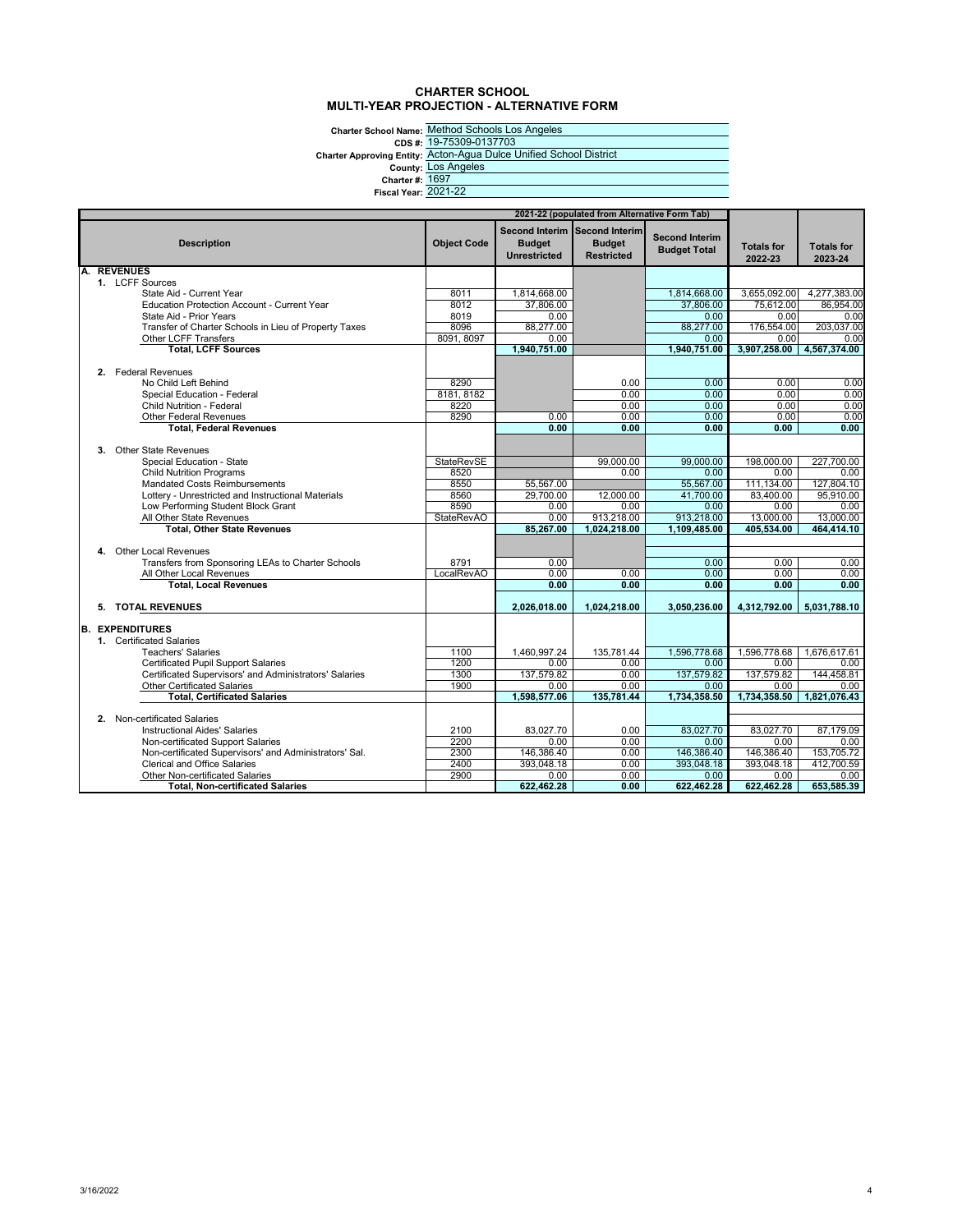|    | <b>Description</b>                                                         | <b>Object Code</b> | <b>Second Interim</b><br><b>Budget</b><br><b>Unrestricted</b> | Second Interim<br><b>Budget</b><br><b>Restricted</b> | <b>Second Interim</b><br><b>Budget Total</b> | <b>Totals for</b><br>2022-23 | <b>Totals for</b><br>2023-24 |
|----|----------------------------------------------------------------------------|--------------------|---------------------------------------------------------------|------------------------------------------------------|----------------------------------------------|------------------------------|------------------------------|
|    | 3. Employee Benefits                                                       |                    |                                                               |                                                      |                                              |                              |                              |
|    | <b>STRS</b>                                                                | 3101-3102          | 0.00                                                          | 0.00                                                 | 0.00                                         | 0.00                         | 0.00                         |
|    | <b>PERS</b>                                                                | 3201-3202          | 0.00                                                          | 0.00                                                 | 0.00                                         | 0.00                         | 0.00                         |
|    | OASDI / Medicare / Alternative                                             | 3301-3302          | 161,720.62                                                    | 11,829.75                                            | 173,550.37                                   | 173,550.37                   | 182,227.89                   |
|    | Health and Welfare Benefits                                                | 3401-3402          | 314,610.53                                                    | 17,189.47                                            | 331,800.00                                   | 331,800.00                   | 348,390.00                   |
|    | Unemployment Insurance                                                     | 3501-3502          | 21,083.29                                                     | 3,285.01                                             | 24,368.30                                    | 24,368.30                    | 25,586.72                    |
|    | Workers' Compensation Insurance                                            | 3601-3602          | 31,874.55                                                     | 2,155.11                                             | 34,029.66                                    | 34,029.66                    | 35.731.14                    |
|    | <b>Retiree Benefits</b>                                                    | 3701-3702          | 0.00                                                          | 0.00                                                 | 0.00                                         | 0.00                         | 0.00                         |
|    | PERS Reduction (for revenue limit funded schools)                          | 3801-3802          | 0.00                                                          | 0.00                                                 | 0.00                                         | 0.00                         | 0.00                         |
|    | <b>Other Employee Benefits</b>                                             | 3901-3902          | 107,554.56                                                    | 5.876.94                                             | 113,431.50                                   | 113,431.50                   | 119,103.08                   |
|    | <b>Total, Employee Benefits</b>                                            |                    | 636,843.55                                                    | 40,336.28                                            | 677,179.83                                   | 677,179.83                   | 711,038.82                   |
| 4. | <b>Books and Supplies</b>                                                  |                    |                                                               |                                                      |                                              |                              |                              |
|    | Approved Textbooks and Core Curricula Materials                            | 4100               | 294,000.00                                                    | 0.00                                                 | 294,000.00                                   | 294,000.00                   | 308,700.00                   |
|    | Books and Other Reference Materials                                        | 4200               | 64,000.00                                                     | 0.00                                                 | 64,000.00                                    | 64,000.00                    | 67.200.00                    |
|    | Materials and Supplies                                                     | 4300               | 36,000.00                                                     | 0.00                                                 | 36,000.00                                    | 36,000.00                    | 37,800.00                    |
|    | Noncapitalized Equipment                                                   | 4400               | 48,000.00                                                     | 0.00                                                 | 48,000.00                                    | 48,000.00                    | 50,400.00                    |
|    | Food                                                                       | 4700               | 0.00                                                          | 0.00                                                 | 0.00                                         | 0.00                         | 0.00                         |
|    | <b>Total, Books and Supplies</b>                                           |                    | 442,000.00                                                    | 0.00                                                 | 442,000.00                                   | 442,000.00                   | 464,100.00                   |
|    |                                                                            |                    |                                                               |                                                      |                                              |                              |                              |
|    | 5. Services and Other Operating Expenditures<br>Subagreeemnts for Services | 5100               | 0.00                                                          | 0.00                                                 | 0.00                                         | 0.00                         | 0.00                         |
|    | <b>Travel and Conferences</b>                                              | 5200               | 51,558.00                                                     | 0.00                                                 | 51,558.00                                    | 51,558.00                    | 54,135.90                    |
|    | Dues and Memberships                                                       | 5300               | 8,000.00                                                      | 0.00                                                 | 8,000.00                                     | 8.000.00                     | 8,400.00                     |
|    | Insurance                                                                  | 5400               | 16.000.00                                                     | 0.00                                                 | 16,000.00                                    | 16,000.00                    | 16,800.00                    |
|    | Operations and Housekeeping Services                                       | 5500               | 6.400.00                                                      | 0.00                                                 | 6,400.00                                     | 6,400.00                     | 6,720.00                     |
|    | Rentals, Leases, Repairs, and Noncap. Improvements                         | 5600               | 166,400.00                                                    | 0.00                                                 | 166,400.00                                   | 166,400.00                   | 174,720.00                   |
|    | Professional/Consulting Services and Operating Expend.                     | 5800               | 405,745.26                                                    | 0.00                                                 | 405.745.26                                   | 405,745.26                   | 426.032.52                   |
|    | Communications                                                             | 5900               | 38,000.00                                                     | 0.00                                                 | 38,000.00                                    | 38,000.00                    | 39.900.00                    |
|    | <b>Total, Services and Other Operating Expenditures</b>                    |                    | 692,103.26                                                    | 0.00                                                 | 692,103.26                                   | 692,103.26                   | 726,708.42                   |
|    |                                                                            |                    |                                                               |                                                      |                                              |                              |                              |
|    | 6. Capital Outlay                                                          |                    |                                                               |                                                      |                                              |                              |                              |
|    | (Objects 6100-6170, 6200-6500 for modified                                 |                    |                                                               |                                                      |                                              |                              |                              |
|    | accrual basis only)                                                        |                    |                                                               |                                                      |                                              |                              |                              |
|    | Land and Land Improvements                                                 | 6100-6170          | 0.00                                                          | 0.00                                                 | 0.00                                         | 0.00                         | 0.00                         |
|    | Buildings and Improvements of Buildings                                    | 6200               | 0.00                                                          | 0.00                                                 | 0.00                                         | 0.00                         | 0.00                         |
|    | Books and Media for New School Libraries or Major                          |                    | 0.00                                                          | 0.00                                                 | 0.00                                         | 0.00                         | 0.00                         |
|    | <b>Expansion of School Libraries</b>                                       | 6300               | 0.00                                                          | 0.00                                                 | 0.00                                         | 0.00                         | 0.00                         |
|    | Equipment                                                                  | 6400               | 0.00                                                          | 0.00                                                 | 0.00                                         | 0.00                         | 0.00                         |
|    | <b>Equipment Replacement</b>                                               | 6500               | 0.00                                                          | 0.00                                                 | 0.00                                         | 0.00                         | 0.00                         |
|    | Depreciation Expense (for accrual basis only)                              | 6900               | 0.00<br>0.00                                                  | 0.00<br>0.00                                         | 0.00<br>0.00                                 | 0.00<br>0.00                 | 0.00<br>0.00                 |
|    | <b>Total, Capital Outlay</b>                                               |                    |                                                               |                                                      |                                              |                              |                              |
|    | 7. Other Outgo                                                             |                    |                                                               |                                                      |                                              |                              |                              |
|    | Tuition to Other Schools                                                   | 7110-7143          | 0.00                                                          | 0.00                                                 | 0.00                                         | 0.00                         | 0.00                         |
|    | Transfers of Pass-Through Revenues to Other LEAs                           | 7211-7213          | 0.00                                                          | 0.00                                                 | 0.00                                         | 0.00                         | 0.00                         |
|    | Transfers of Apportionments to Other LEAs - Spec. Ed.                      | 7221-7223SE        | 0.00                                                          | 0.00                                                 | 0.00                                         | 0.00                         | 0.00                         |
|    | Transfers of Apportionments to Other LEAs - All Other                      | 7221-7223AO        | 0.00                                                          | 0.00                                                 | 0.00                                         | 0.00                         | 0.00                         |
|    | All Other Transfers                                                        | 7280-7299          | 0.00                                                          | 0.00                                                 | 0.00                                         | 0.00                         | 0.00                         |
|    | Debt Service:                                                              |                    |                                                               |                                                      |                                              |                              |                              |
|    | Interest                                                                   | 7438               | 0.00                                                          | 0.00                                                 | 0.00                                         | 0.00                         | 0.00                         |
|    | Principal (for modified accrual basis only)                                | 7439               | 0.00                                                          | 0.00                                                 | 0.00                                         | 0.00                         | 0.00                         |
|    | Total, Other Outgo                                                         |                    | 0.00                                                          | 0.00                                                 | 0.00                                         | 0.00                         | 0.00                         |
|    | 8. TOTAL EXPENDITURES                                                      |                    | 3,991,986.15                                                  | 176, 117. 72                                         | 4,168,103.87                                 | 4,168,103.87                 | 4,376,509.06                 |
|    | C. EXCESS (DEFICIENCY) OF REVENUES OVER EXPEND.                            |                    |                                                               |                                                      |                                              |                              |                              |
|    | BEFORE OTHER FINANCING SOURCES AND USES (A5-B8)                            |                    | (1,965,968.15)                                                | 848,100.28                                           | (1, 117, 867.87)                             | 144,688.13                   | 655,279.04                   |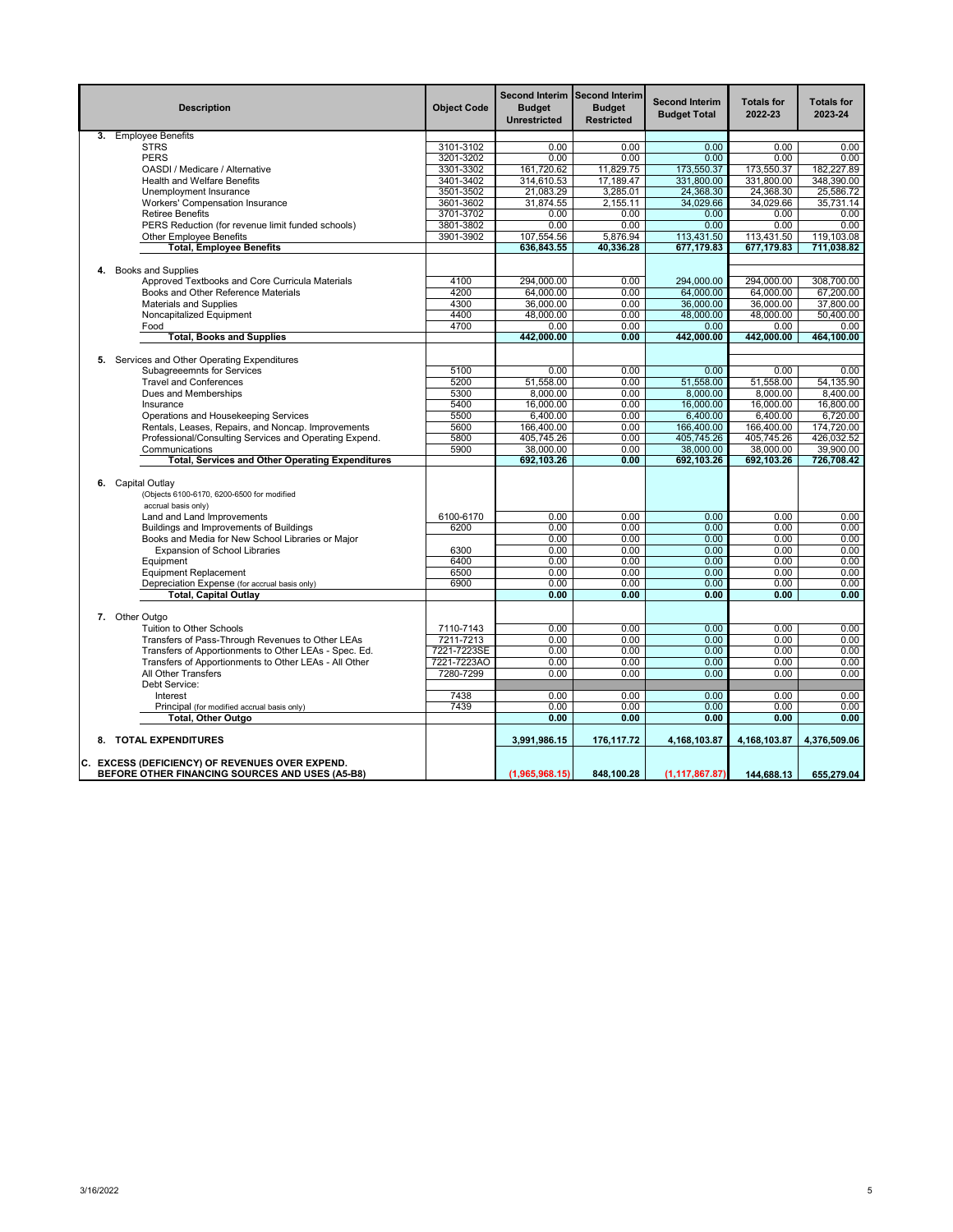|     | <b>Description</b>                                         | <b>Object Code</b> | <b>Budget</b><br><b>Unrestricted</b> | Second Interim Second Interim<br><b>Budget</b><br><b>Restricted</b> | <b>Second Interim</b><br><b>Budget Total</b> | <b>Totals for</b><br>2022-23                  | <b>Totals for</b><br>2023-24 |
|-----|------------------------------------------------------------|--------------------|--------------------------------------|---------------------------------------------------------------------|----------------------------------------------|-----------------------------------------------|------------------------------|
| ID. | <b>OTHER FINANCING SOURCES / USES</b>                      |                    |                                      |                                                                     |                                              |                                               |                              |
|     | Other Sources                                              | 8930-8979          | 0.00                                 | 0.00                                                                | 0.00                                         | 0.00                                          | 0.00                         |
|     | Less: Other Uses                                           | 7630-7699          | 0.00                                 | 0.00                                                                | 0.00                                         | 0.00                                          | 0.00                         |
|     | Contributions Between Unrestricted and Restricted Accounts |                    |                                      |                                                                     |                                              |                                               |                              |
|     | (must net to zero)                                         | 8980-8999          | 0.00                                 | 0.00                                                                | 0.00                                         | 0.00                                          | 0.00                         |
|     | <b>TOTAL OTHER FINANCING SOURCES / USES</b><br>4.          |                    | 0.00                                 | 0.00                                                                | 0.00                                         | 0.00                                          | 0.00                         |
| IE. | NET INCREASE (DECREASE) IN FUND BALANCE (C + D4)           |                    | (1,965,968.15)                       | 848,100.28                                                          | (1, 117, 867.87)                             | 144,688.13                                    | 655.279.04                   |
|     |                                                            |                    |                                      |                                                                     |                                              |                                               |                              |
| IF. | <b>FUND BALANCE, RESERVES</b>                              |                    |                                      |                                                                     |                                              |                                               |                              |
|     | <b>Beginning Fund Balance</b><br>1.                        |                    | 0.00                                 | 0.00                                                                |                                              |                                               |                              |
|     | As of July 1<br>a.                                         | 9791               | 16,616,711.00                        | 0.00                                                                |                                              |                                               |                              |
|     | Adjustments/Restatements to Beginning Balance<br>b.        | 9793, 9795         | 0.00                                 | 0.00                                                                | 0.00                                         | 0.00                                          | 0.00                         |
|     | Adjusted Beginning Balance<br>c.                           |                    | 16,616,711.00                        | 0.00                                                                | 16,616,711.00                                | 15,498,843.13 15,643,531.26                   |                              |
|     | Ending Fund Balance, Oct 31 (E + F.1.c.)<br>2.             |                    | 14,650,742.85                        | 848,100.28                                                          | 15.498.843.13                                | 15,643,531.26 16,298,810.30                   |                              |
|     | Components of Ending Fund Balance:                         |                    |                                      |                                                                     |                                              |                                               |                              |
|     | Reserve for Revolving Cash (equals object 9130)            | 9711               | 0.00                                 | 0.00                                                                | 0.00                                         | 0.00                                          | 0.00                         |
|     | Reserve for Stores (equals object 9320)                    | 9712               | 0.00                                 | 0.00                                                                | 0.00                                         | 0.00                                          | 0.00                         |
|     | Reserve for Prepaid Expenditures (equals object 9330)      | 9713               | 0.00                                 | 0.00                                                                | 0.00                                         | 0.00                                          | 0.00                         |
|     | All Others                                                 | 9719               | 0.00                                 | 0.00                                                                | 0.00                                         | 0.00                                          | 0.00                         |
|     | <b>Legally Restricted Balance</b>                          | 9740               |                                      | 0.00                                                                | 0.00                                         | 0.00                                          | 0.00                         |
|     | Designated for Economic Uncertainties                      | 9770               | 425,000.00                           |                                                                     | 425,000.00                                   | 425,000.00                                    | 425,000.00                   |
|     | <b>Other Designations</b>                                  | 9775, 9780         | 0.00                                 | 0.00                                                                | 0.00                                         | 0.00                                          | 0.00                         |
|     | Net Investment in Capital Assests (Accrual Basis Only)     | 9796               | 0.00                                 | 0.00                                                                | 0.00                                         | 0.00                                          | 0.00                         |
|     | Undesignated / Unappropriated Amount                       | 9790               | 14.225.742.85                        | 848,100.28                                                          |                                              | 15,073,843.13   15,218,531.26   15,873,810.30 |                              |